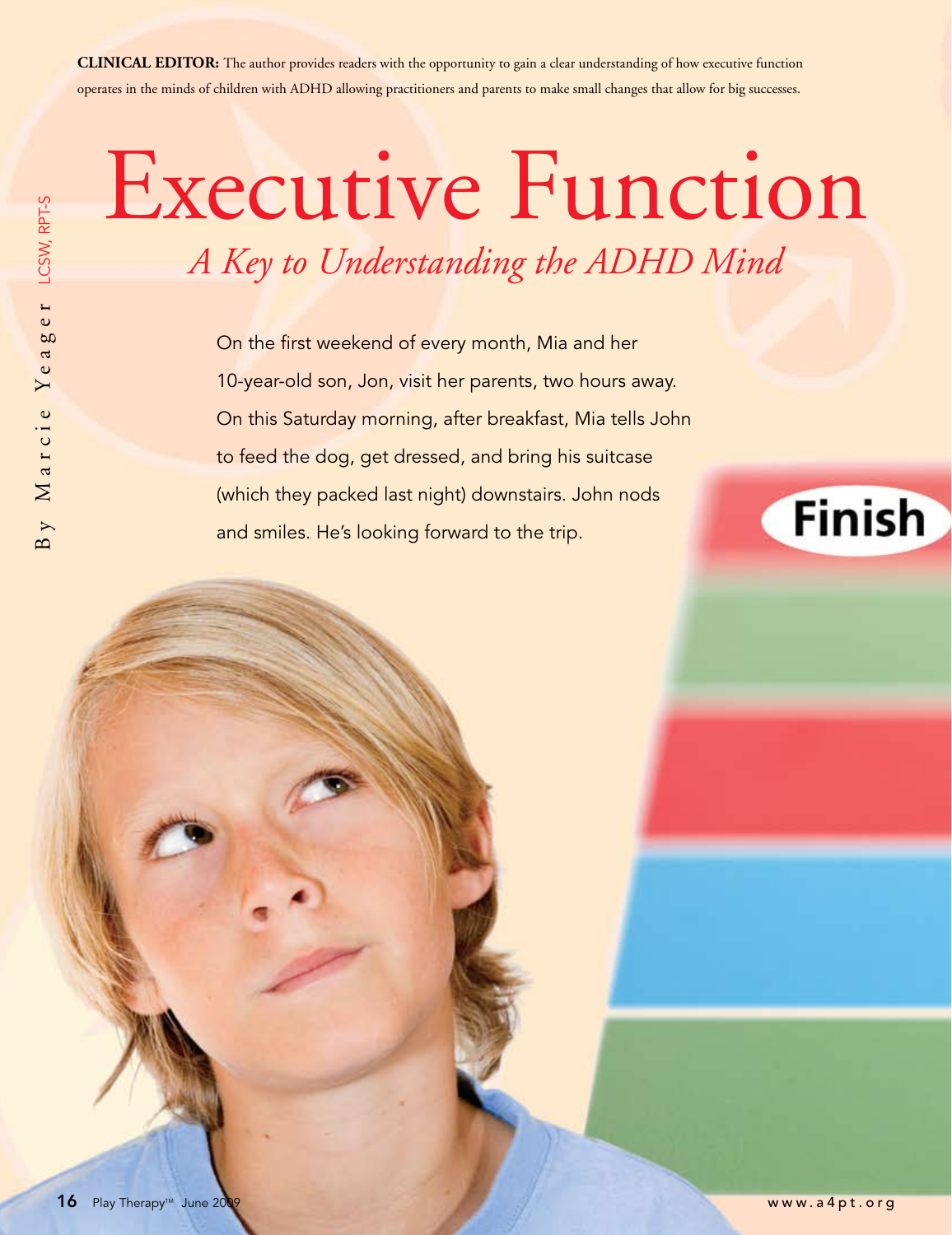Fifteen minutes later, Mia is ready to go. As she passes by Jon's room, she sees that his suitcase is still on his bed. She finds Jon in the yard – in his pajamas, playing with the dog. Mia is exasperated. What is his problem? Yes, he has ADHD, but how hard is it to do three simple things? He loves to go to his grandparents' house. Why is it such a struggle to get him to listen?

As Mia hurries Jon along, she knows how her sister Lynn would answer that question. *Jon is just spoiled. He pays attention when he's playing a video game. You need to be stricter!* Lynn thinks that Jon's failure to comply is due to a lack of motivation – if he wanted to do it, he could. But Mia isn't so sure. She's been consistent with discipline. Mia also knows that Jon feels bad about himself when he doesn't succeed at school or when she constantly fusses at him at home. She knows that he has begun to compare himself to his peers. He seems frustrated with his inability to accomplish simple things that seem effortless for his friends. She has heard him refer to himself as "dumb." She can't understand why Jon doesn't comply with the instructions he receives from adults, but she doesn't think it's a lack of motivation. She knows in her heart that he would comply if he could.

Jon's school counselor has invited Mia to a seminar. The seminar is for parents of children with ADHD and will focus on something called "executive function." Mia has no idea what executive function is, but decides that she will attend the seminar. She is determined to understand her son's difficulty and help him find a way to overcome it.

Executive functions are mental processes that give organization and order to our behavior, allowing us to direct our actions through time toward a goal. Executive functions involve mental processes such as:

- Planning for the future, strategic thinking
- Working memory
- Regulating one's level of arousal and motivation
- Accurately sensing the passage of time
- **•** Internalized language
- Inhibiting actions that interfere with goal completion (interference control)
- Initiating actions to achieve the goal
- Self-monitoring
- Shifting between tasks as needed

As an example of executive functioning in everyday life, let's look back to the previous evening as Mia returns home from work. She picks up the mail and sorts through it. Her favorite magazine is in the stack, and she would love to sink in to her recliner and read it. She recalls (working memory) that she needs to make a cake for her mother's birthday. She wants to get the cake baked before she picks up Jon from his friend's house (strategic thinking). She reminds herself (internalized language) how pleased her mother will be with the cake–an old family recipe. She recalls that she was eight years old when she first, with her mother's help, baked the cake. She begins to feel more energized (regulating motivation). As she gets out the recipe (initiating action) her phone rings. She checks the display and decides not to answer (interference control). She'll return her friend's call after the cake is in the oven (strategic thinking). While working, Mia recalls a TV show she had planned to watch; she checks the clock and sees that it is time for the show to start. She makes a decision not to watch it (interference control); if she ends up with free time, she would rather use it talking with her friend (sense of time). She slips the cake in the oven, sets the timer, glances at the clock (self-monitoring) and notes that when the cake is ready it will be time to leave to pick up Jon. She decides to clean the kitchen (shifting between tasks) so she can relax and enjoy the rest of the evening (strategic thinking). When the last dish is put away, she returns her friend's call (shifting between tasks). The two friends talk until the timer rings. Then Mia takes out the cake, remembers to turn off the oven (working memory), grabs her purse and goes to pick up Jon.

Mia's executive functions work smoothly and efficiently. Because this functioning occurs without her conscious

awareness, she takes it for granted. But the development of these functions took place over time. If we imagine Mia as an eight-year-old using the family cake recipe for the first time, much of her behavior was probably externally directed by her mother.

**Start**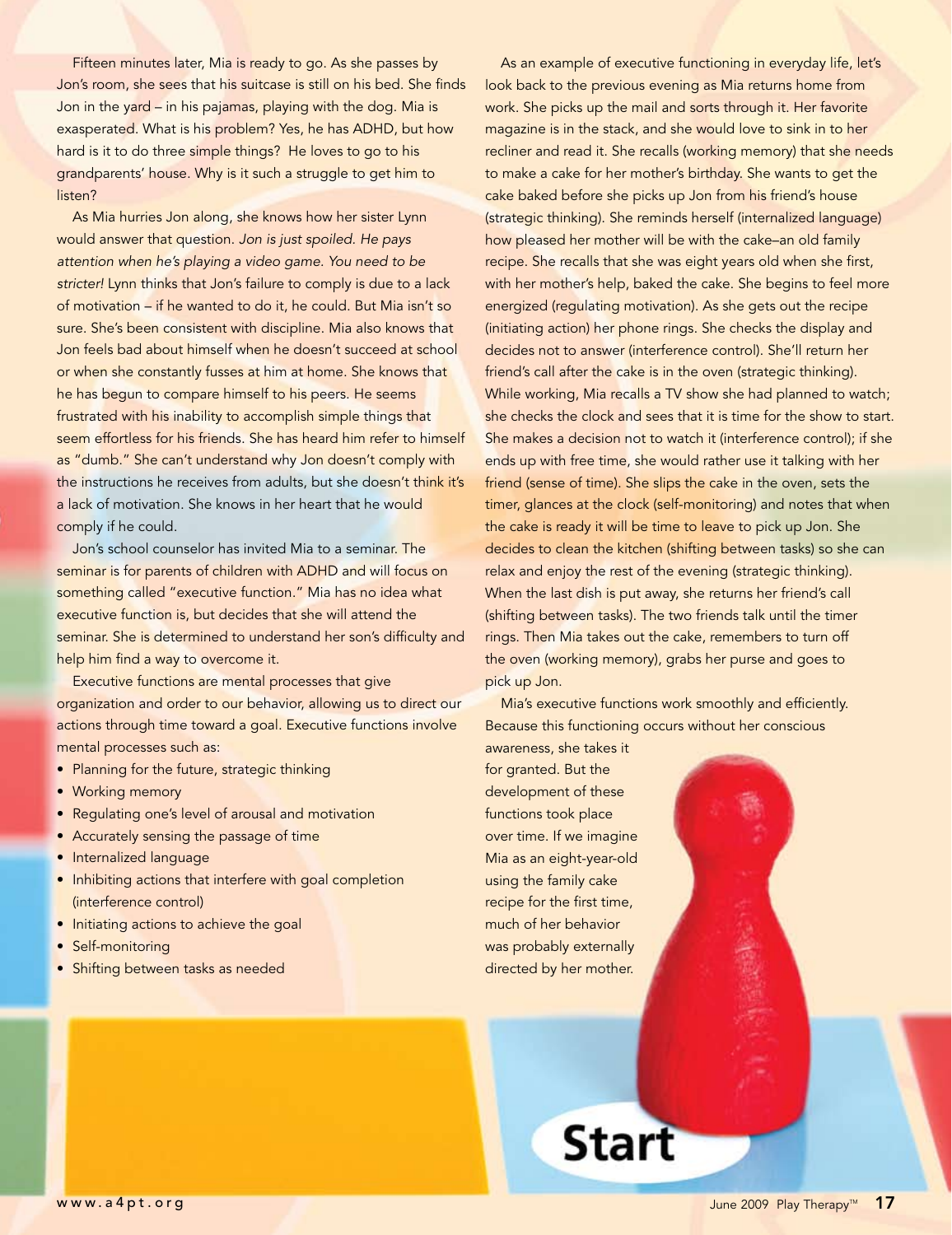It was a gradual process for her actions and sense of time to become internally directed.

Researchers believe that this capacity for self-direction is neurologically based and concentrated in the pre-frontal region of the brain. While relatively little is known about how specific developmental changes in the frontal cortex are related to specific changes in children's executive function, an increasing number of studies are addressing this topic (Zelazo, 2005).

The following week at the seminar, Mia learns that current research regarding ADHD is moving away from an emphasis on impulsivity and inattentiveness and toward an emphasis on executive functions. The speaker explains that children with ADHD can successfully compete with peers when playing a video game because that activity provides immediate external cues and feedback that help to direct their behavior. But in situations where children must rely on internally represented

information and sense of time, the child with ADHD is not competing on an even playing field with his or her peers. Often the child senses this and – no matter how intelligent or talented the child may be – the child feels different, inadequate, or "dumb."

To provide a more even playing field, many experts in the field recommend that individuals with ADHD compensate by using tools that "externalize" the executive functions (Barkley, 1997). The speaker gives a simple example of a way to externalize an executive function. "When I set out in my car to run errands, I write down a list of things I need to do. I could just rely on my working memory, and hope that I remember everything I need to do. But the list is a helpful tool; it gives external support to my working memory."

The speaker also points out that, to be most effective, this external support should be available at the point of performance (Barkley,1997). "Making a list can be helpful in and of itself, as a way of organizing my thoughts about what I need to do," the speaker says. "But it will be a far more helpful tool if I don't leave it at home. If I have it with me in my pocket it will always be available at the point of performance – when and where I need to remember what to do next."

> "Researchers believe that this capacity for selfdirection is neurologically based and concentrated in the pre-frontal region of the brain."

The speaker ends by quoting ADHD expert Russell Barkley. Barkley believes that the person with ADHD usually has adequate knowledge and skills; the problem is in executing the skills at the time and place where they are required. Barkley suggests that ADHD should be viewed as a disorder of performance and that treatment for ADHD should focus not on teaching new skills but on helping people perform what they already know (Barkley, 1997).

After attending the seminar, Mia decides to take Jon to a therapist. She hopes that the therapist will be able to explain to Jon why he is having difficulty. She also hopes that the therapist will give them some strategies and tools that they can use to help Jon compensate for his difficulties and perform better in his daily activities.

When they arrive at the therapist's office for the first visit, Mia is a bit taken aback when the therapist introduces herself as a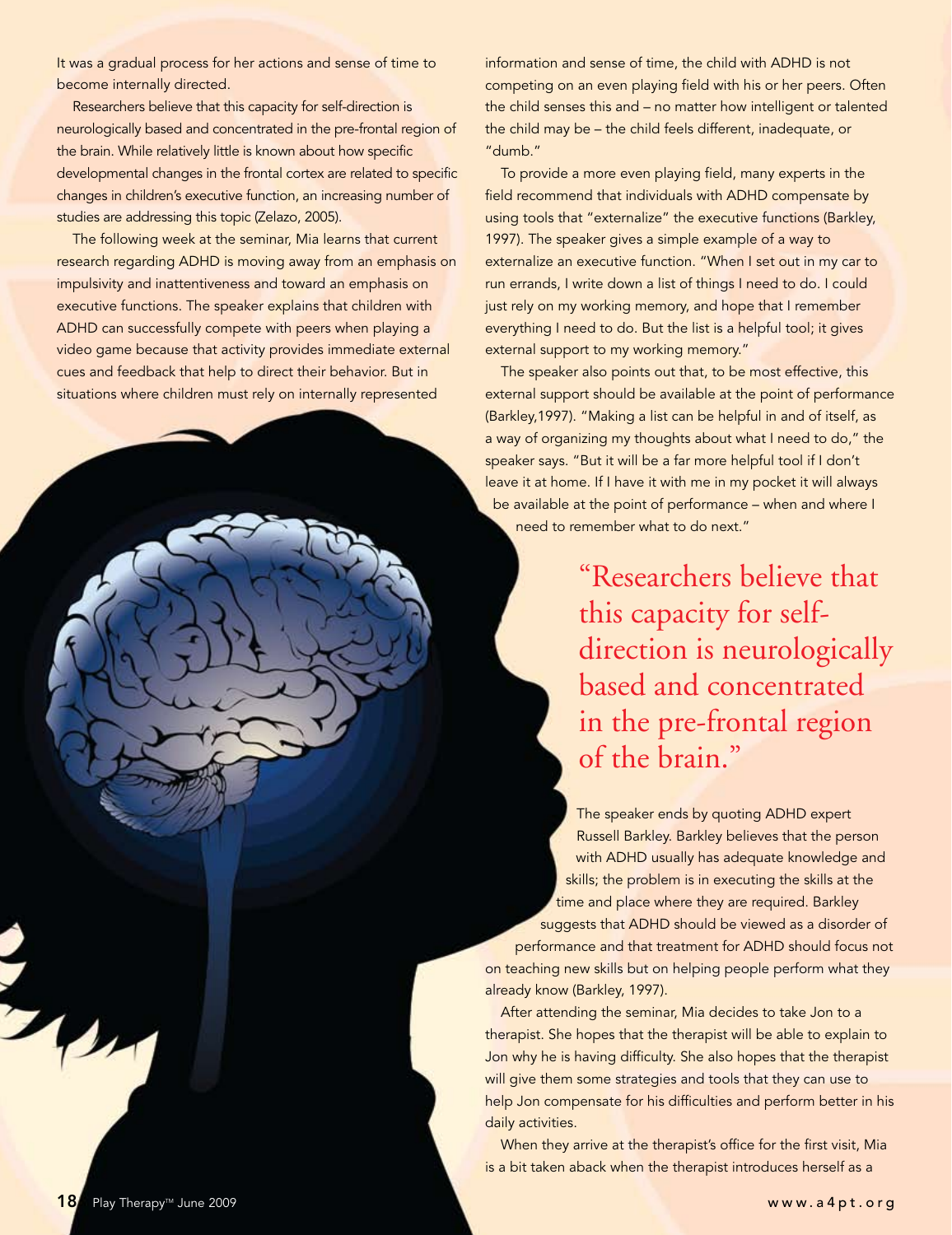play therapist. If there is one thing Jon loves to do, it is play what Mia wants the therapist to do is to help him get serious and be more responsible.

The therapist explains that play is a natural and developmentally appropriate way that children practice regulating their behavior. In many children's games – Red Light Green Light, Mother May I, Statues, Simon Says, Freeze Tag – the primary objective of the game is for the players to exercise behavioral inhibition. In other childhood games, the child must rely on working memory. Traditional childhood games, while fun, also provide an engaging external framework for children to practice behaviors that are central to executive functioning. The therapist lets both Jon and Mia know that a large part of each session will be devoted to play, and that she will even give some home assignments that involve play.

They next talk about why Jon and Mia are there. Mia relates the history of Jon's diagnosis and treatment over the past three years: the trials of medication, the problems with side effects of the medication, the accommodations that the school has provided, and her own attempts to firm up discipline and provide extra structure and support in Jon's day to day life. Both Mia and Jon are tearful as they describe the tension that has seeped into their relationship. As they talk, it is apparent to the therapist that both of them are frustrated with the continued problems related to Jon's ADHD and that both of them feel

guilty. Mia wonders what she has done wrong. Jon states that other kids sometimes say he is "dumb" and that he thinks of himself as "bad" when his mother fusses at him.

The therapist comments that they have been doing lots of good things. The treatment that they have already set up – medication, school accommodations, and behavior management – are exactly the kind of things that research has shown to be effective in helping individuals with ADHD. One thing that they might want to add to their treatment plan, the therapist says, is for Jon to become a working member of the "treatment team." Up until now, his treatment has been managed by his physician, his teachers and his mother. The therapist explains that she helps children to become partners in finding solutions to their ADHD-related difficulties. She assures Jon that he is neither dumb nor bad. In fact, he already has lots of knowledge, talent and skills that he can use to help solve the problems that he is having.

To demonstrate, the therapist gets both Jon and Mia on their feet, playing a variation of the traditional childhood game of Simon Says. In the course of playing the game, Jon and Mia compete with one another, laugh and joke, smile and relax. The therapist notices that Jon is able to hold information in working memory and, in response to certain cues, initiate required behaviors while inhibiting other behaviors. Jon wants to play the game again and this time the therapist adds more cues,

Extensive selection of clinical resources for play therapists, educators, advocates, and caregivers.

for all your play therapy needs!

- **• Books for children on every issue**
- **• Puppets**
- **Therapeutic Games**
- **Sandtray Miniatures**
- **• Toys**
- **• DVDs**
- **Posters**

**20% off your next ord order**

Expiration Date August 31, 2009<br>Limit 1 per person Not Valid at Conferences Mention Code APT203108

If you don't see what you're looking for on our website, give us a call!

We are your one-stop shop

*Build your practice and your play therapy room with help from our expert staff. We have more than 18 years of experience.*

800-251-8336 Fax 248-549-0442 www.selfesteemshop.com